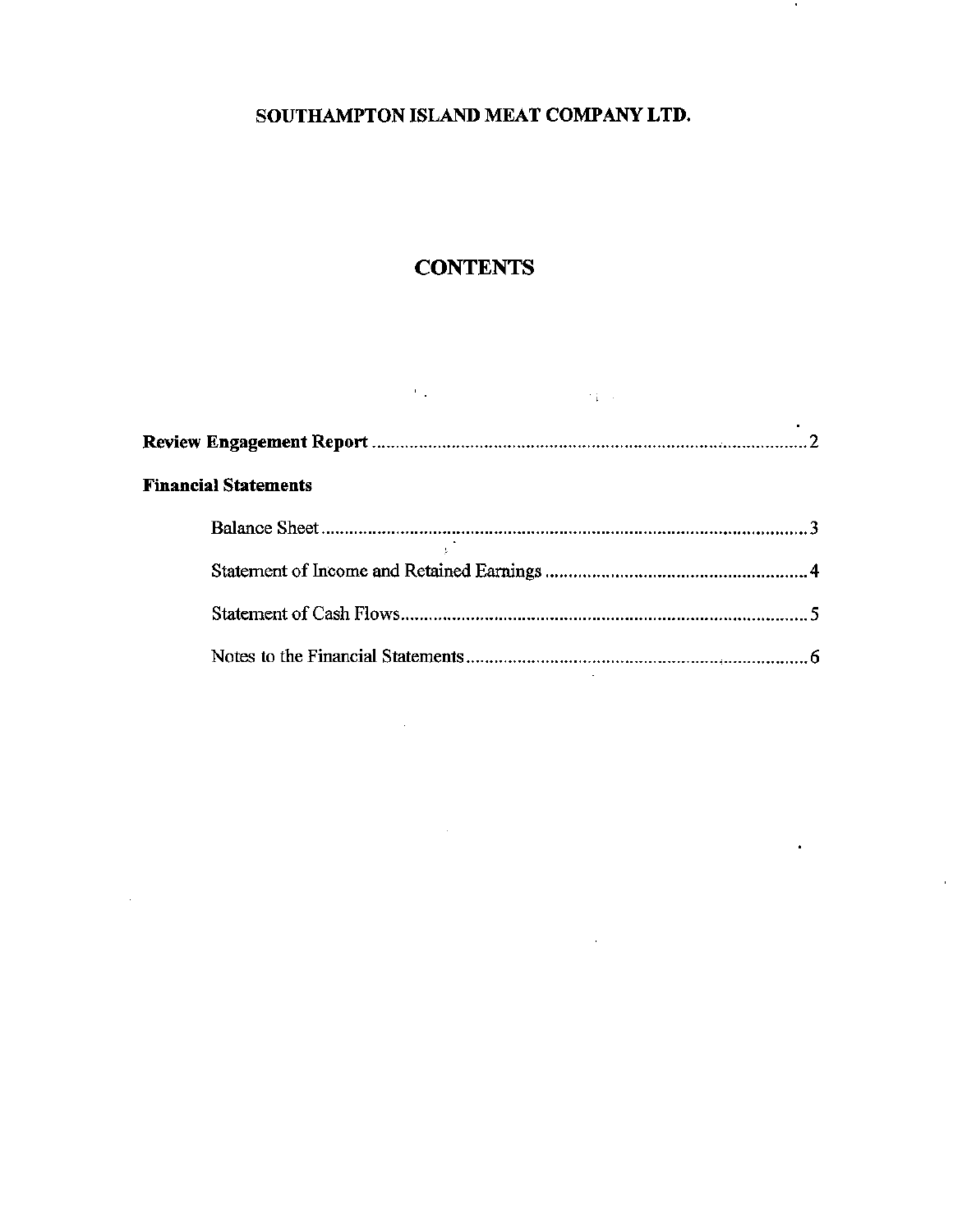#### REVIEW ENGAGEMENT REPORT

#### TO THE SHAREHOLDERS SOUTHAMPTON ISLAND MEAT COMPANY LTD.

We have reviewed the balance sheet of **Southampton Island Meat Company Ltd. as at May**  31, **2001** and the statements of income and retained earnings and cash flows for the year then ended. Our review was made in accordance with Canadian generally accepted standards for review engagements and accordingly consisted primarily of enquiry, analytical procedures and discussion related to information supplied to us by the company.

A review does not constitute an audit and consequently we do not express an audit opinion on these financial statements.

Based on our review, nothing has come to our attention that causes us to believe that these  $\sim$ financial statements are not, in all material respects, in accordance with Canadian generally accepted accounting principles.

BULAT & POUSTIE

Winnipeg, Manitoba September 10, 2001

CHARTERED ACCOUNTANTS

 $\ddot{\phantom{a}}$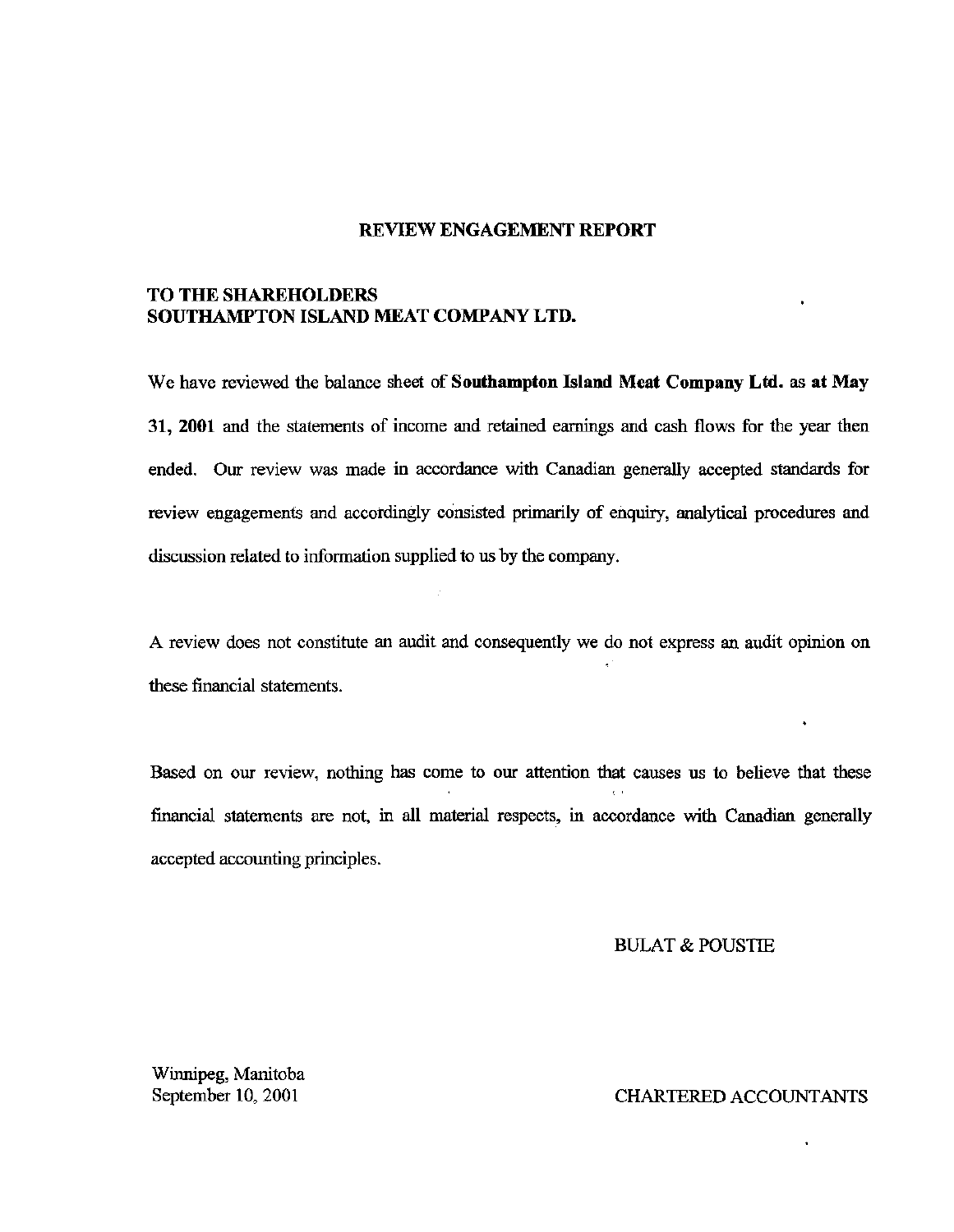(Under the Companies Act, Northwest Territories)

| <b>BALANCE SHEET</b>      |
|---------------------------|
| <b>AS AT MAY 31, 2001</b> |
| (Unaudited)               |

# ASSETS

|                                      | <b>2001</b>       | 2000                |
|--------------------------------------|-------------------|---------------------|
| <b>CURRENT</b>                       |                   |                     |
| Cash                                 | \$47,486          | \$                  |
| Share subscription receivable        |                   | 5                   |
| Accounts receivable                  | <u>102,185</u>    | 8,081               |
|                                      | 149,671           | 8,086               |
| <b>CAPITAL ASSETS, notes 1 and 2</b> | 2,700             |                     |
| <b>OTHER</b>                         |                   |                     |
| Incorporation costs, at cost         | <u>842</u>        | 842                 |
|                                      | \$153,213         | <u>8,928</u><br>\$_ |
| <b>LIABILITIES</b>                   |                   |                     |
| <b>CURRENT</b>                       |                   |                     |
| Bank indebtedness, note 3            | S                 | \$<br>3,478         |
| Accounts payable and accruals        | 106,724           | 10,140              |
| Corporation income taxes payable     | 8,076             |                     |
|                                      | 114,800           | 13,618              |
| <b>SHAREHOLDER'S LOAN, note 4</b>    | <u>1,951</u>      |                     |
|                                      | 116,751           | <u>13,618</u>       |
| <b>SHAREHOLDERS' EQUITY</b>          |                   |                     |
| <b>SHARE CAPITAL, note 5</b>         | 5                 | 5                   |
| <b>RETAINED EARNINGS</b>             | 36,457            | <u>4,695</u> )      |
|                                      | 36,462            | <u>4,690</u> )      |
|                                      |                   |                     |
| Approved on behalf of the Board:     | \$ <u>153,213</u> | <u>8,928</u>        |

President

l.

The accompanying notes are an integral part of the financial statements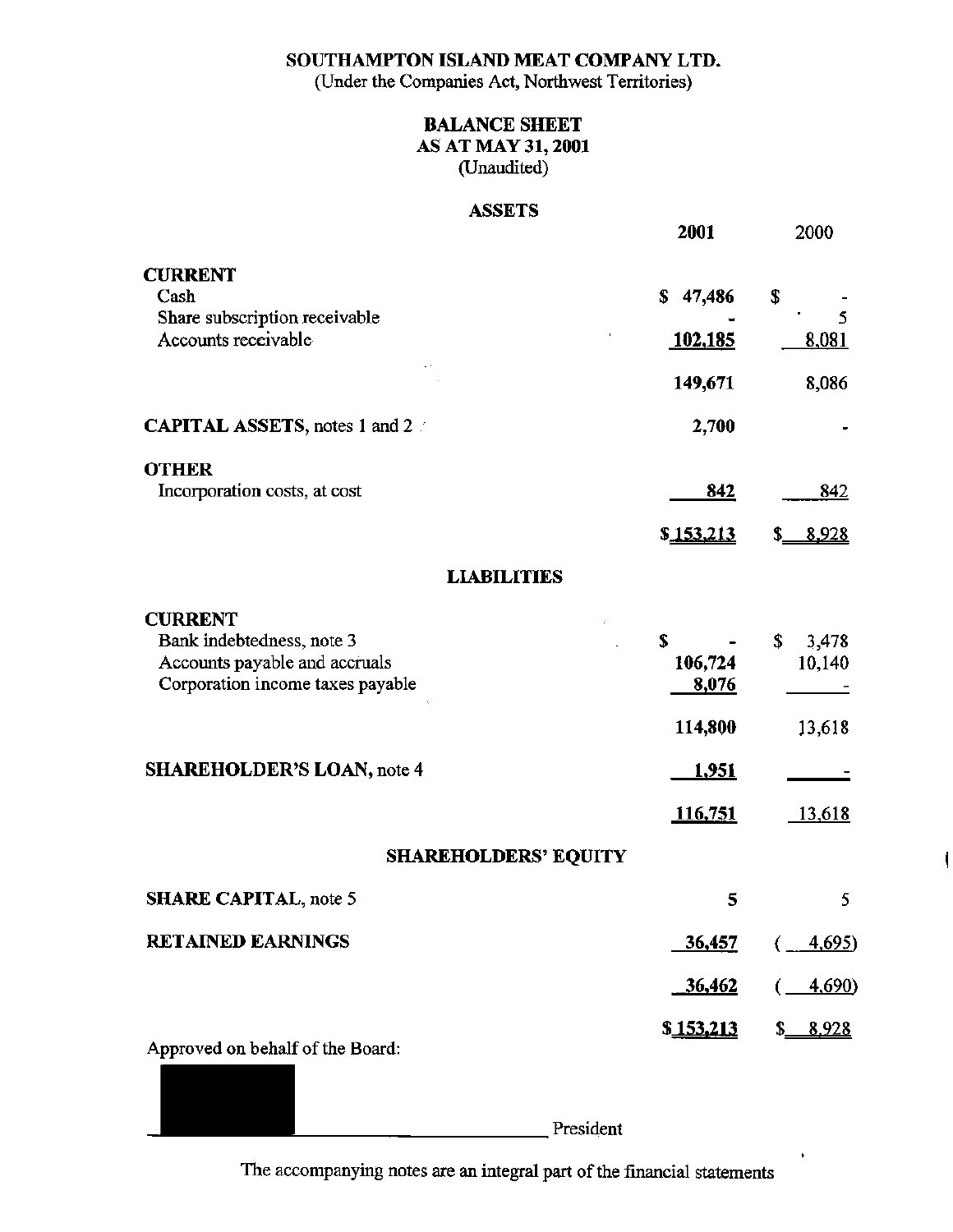.

f

 $\tilde{\phantom{a}}$ 

## STATEMENT OF CASH FLOWS FOR THE YEAR ENDED MAY 31, 2001 (Unaudited)

|                                                                           | 2001          | 2000          |
|---------------------------------------------------------------------------|---------------|---------------|
| <b>CASH FLOWS FROM OPERATING ACTIVITIES</b>                               |               |               |
| Cash receipts from customers                                              | \$431,110     | \$344,035     |
| Cash paid to suppliers and employees                                      | 454,097)      | (431,920)     |
| Interest paid                                                             |               | 1,124)        |
|                                                                           | $-22,987$     | <u>89,009</u> |
| <b>CASH FLOWS FROM INVESTING ACTIVITIES</b><br>Purchase of capital assets | 3,000         |               |
| <b>CASH FLOWS FROM FINANCING ACTIVITIES</b>                               |               |               |
| Increase in shareholder's loan                                            | 1,951         |               |
| Funding programs                                                          | 75,000        | 102,316       |
|                                                                           | <u>76,951</u> | 102,316       |
| <b>INCREASE IN CASH FOR THE YEAR</b>                                      | 50,964        | 13,307        |
| CASH (DEFICIENCY), BEGINNING OF YEAR                                      | <u>3,478)</u> | 16,785)       |
| <b>CASH (DEFICIENCY), END OF YEAR</b>                                     | \$ 47,486     | $(\$ 3,478)$  |

The accompanying notes are an integral part of the financial statements